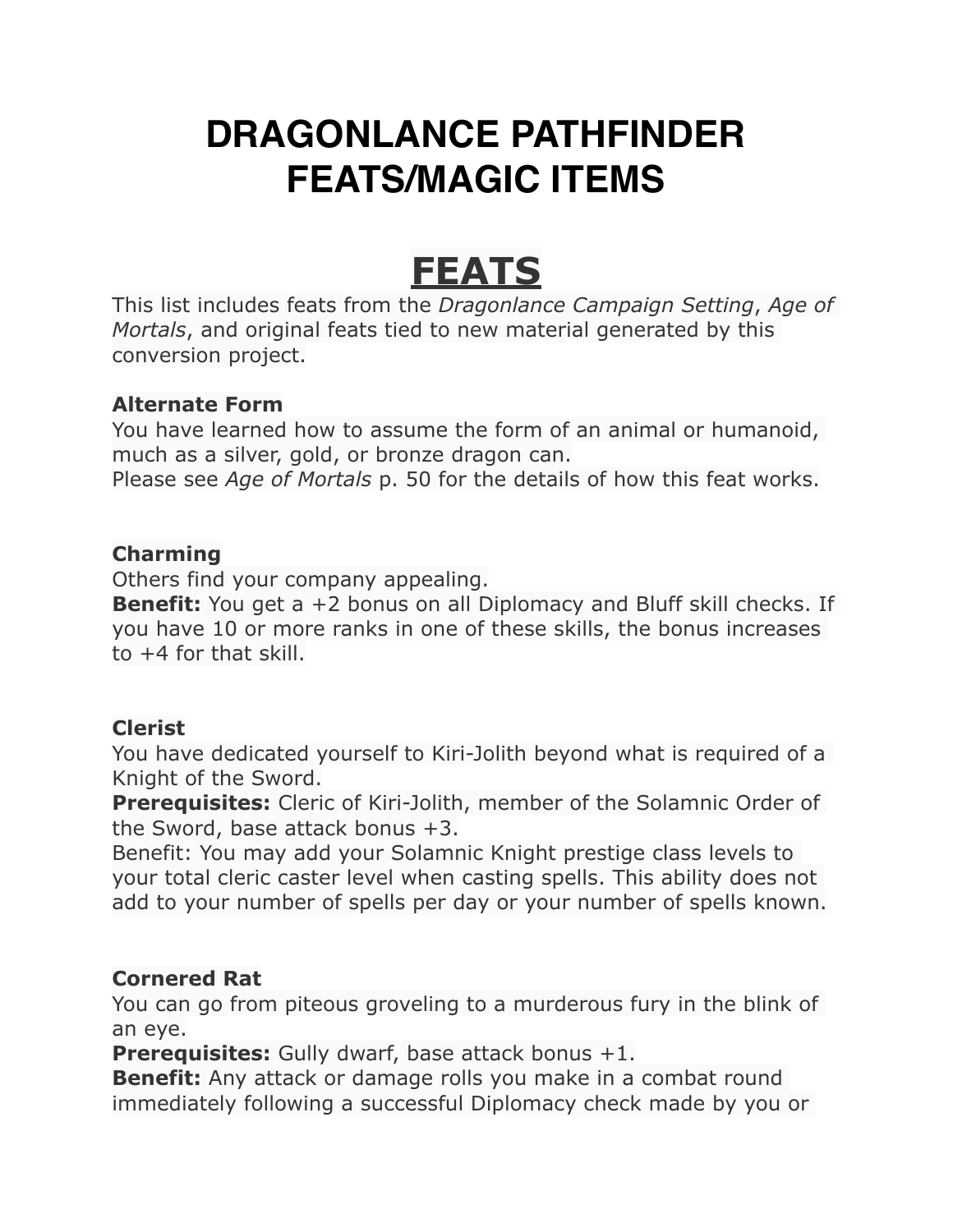an Intimidate check targeting you gain a +2 bonus. Your opponent is considered flat-footed against these attack.

## **Covert Spellcraft**

You use your magical gifts to fuel the secretive arcane practices of the Legion of Steel.

**Prerequisites:** Membership in the Legion of Steel, ability to cast arcane spells without preparation, character level 5th.

**Benefit:** Choose a number of spells that you already know equal to your Charisma modifier. From that point on, you can prepare these spells as if they were modified by the Silent Spell metamagic feat. Spells modified in this way do not use up a higher-level spell slot, nor do they take any longer to cast.

#### **Disciplined**

You maintain composure even in life-threatening situations **Benefit:** You gain a +2 bonus to all Will saves and Concentration checks.

#### **Draconian Breath Weapon**

You have harnessed your draconic heritage and can attack with a dragonlike breath weapon.

**Prerequisites:** Draconian, Con 15.

**Benefit:** You gain the supernatural ability to use a breath weapon once per day. Your breath weapon deals 3d8 damage and allows a Reflex save for half damage (DC  $10 + \frac{1}{2}$  HD + Con modifier). The exact type of your breath weapon depends on your draconian race:

Aurak – 15 ft. cone of fire Baaz – 20 ft. line of fire Bozak – 20 ft. line of electricity Flame – 15 ft. cone of fire Frost – 15 ft. cone of cold Kapak – 20 ft. line of acid Lightning – 20 ft. line of electricity Sivak – 15 ft. cone of cold Vapor – 20 ft. line of acid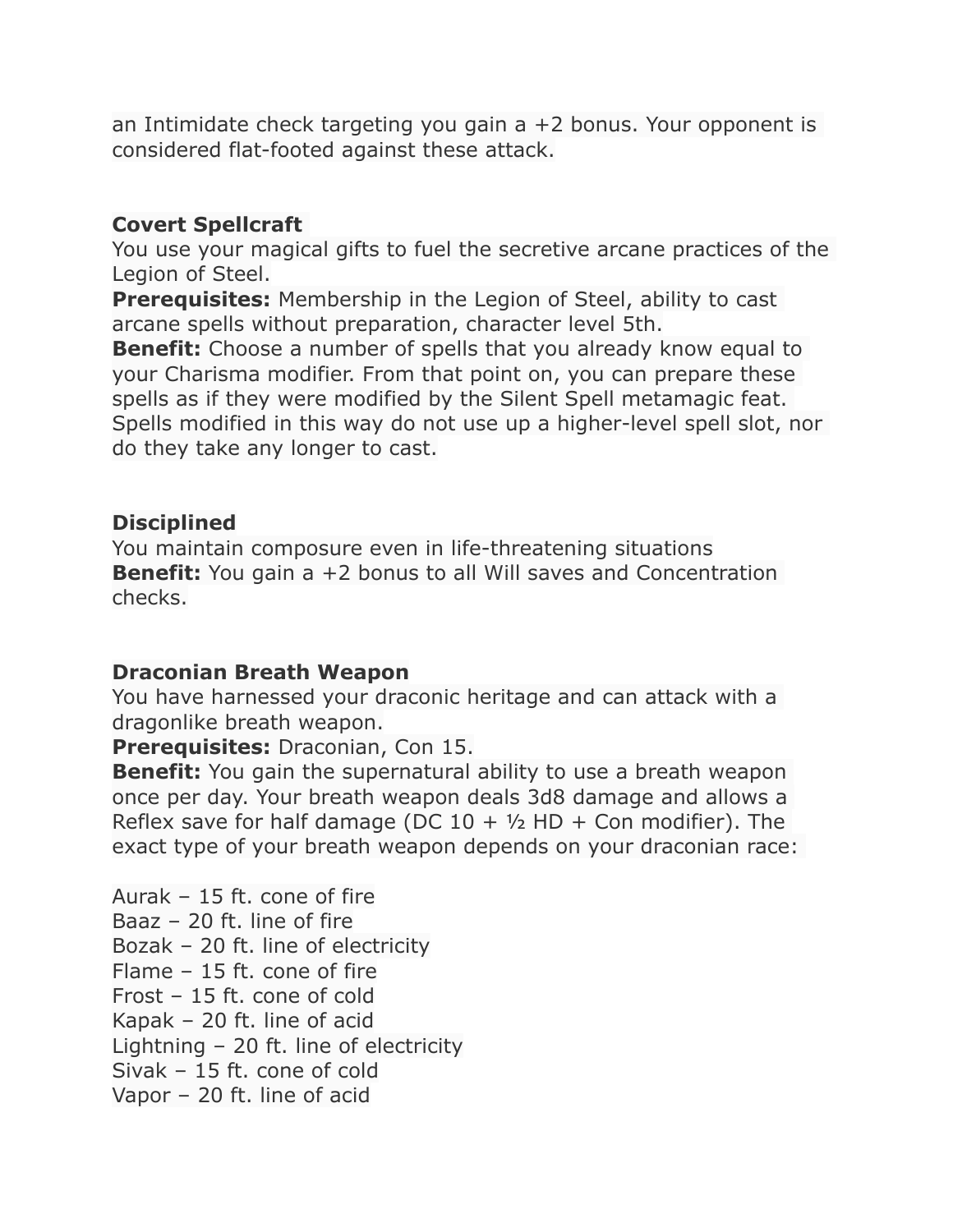Venom – 20 ft. line of acid

**Normal:** Draconians do not normally have a breath weapon.

#### **Education**

You have received at least several years of formal schooling in which you were an excellent student.

**Benefit:** All Knowledge skills are considered class skills for you. **Special:** You may only take this feat as a 1st level character.

#### **Extra Heart**

You can use your power of the heart more times per day than most. **Prerequisite:** Power of the heart class feature.

**Benefit:** You can use your power of the heart ability two additional times per day.

**Special:** You can gain Extra Heart multiple times. Its effects stack.

#### **Extra Rhetoric**

You can use your noble rhetoric more times per day than most. **Prerequisite:** Noble rhetoric class feature.

**Benefit:** You can use your noble rhetoric ability two additional times per day.

**Special:** You can gain Extra Rhetoric multiple times. Its effects stack.

## **Flyby Breath**

You can employ your breath weapon in a high-speed attack pass. **Prerequisites:** Fly speed, breath weapon, Flyby Attack.

**Benefit:** While flying, you can use your breath weapon as a swift action, provided you do nothing else but move this turn. However, this excludes making a breath attack during a run action. You may only employ this feat while making a single or double move on your turn. **Normal:** Using a supernatural ability is a standard action, which limits you to a single move action in the same turn you use your breath weapon.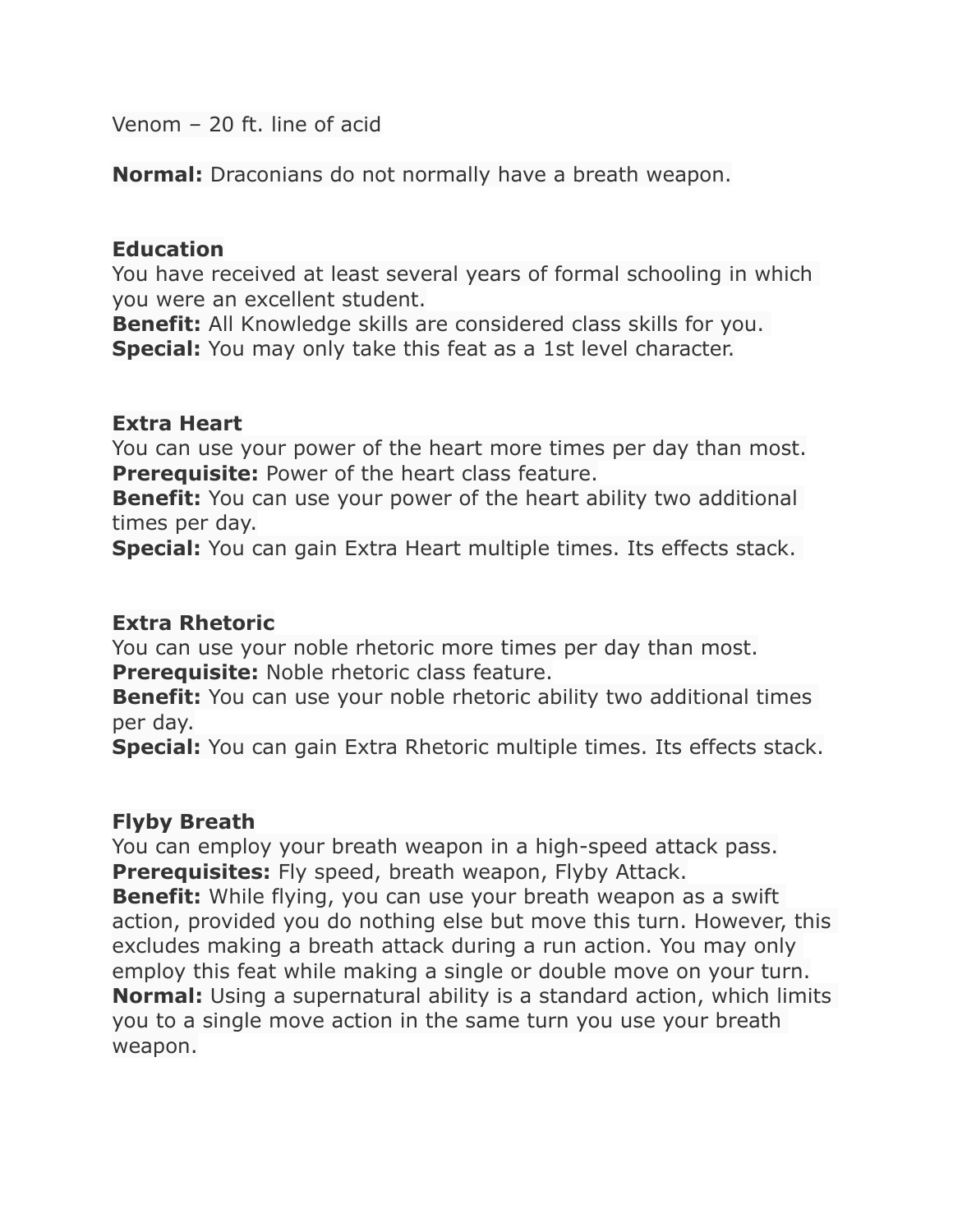#### **Haggler**

You are a talented negotiator.

**Benefit:** You get a +2 bonus on all Appraise and Bluff skill checks. If you have 10 or more ranks in one of these skills, the bonus increases to +4 for that skill.

#### **Horned Stampede**

You are naturally adept at using your horns in a charge. **Requirements:** Minotaur, Power Attack.

**Benefit:** When you use your horns in a charge action, you may increase the damage die of you horns to 2d10 plus 1 ½ your Strength bonus.

**Normal:** Without this feat, a minotaur who uses his horns in a charge action deals 2d6 damage plus 1 ½ their Strength bonus.

#### **Hulking Brute**

You possess a truly impressive stature.

**Prerequisites:** Character level 1st, Half-ogre or minotaur.

**Benefit:** You are considered to be Large when calculating your Combat Maneuver Bonus and Combat Maneuver Defense. You are also considered to be Large when determining whether a monster's special attacks based on size affect you.

#### **Improved Draconian Breath Weapon**

You have mastered your draconic heritage and improved your innate breath weapon.

**Prerequisites:** Draconian, Dragonspawn, Con 17, Draconian Breath Weapon or dragonspawn breath weapon special ability.

**Benefit:** You can use your breath weapon three times per day. Your breath weapon now deals 6d8 damage and allows a Reflex save for half damage (DC  $10 + \frac{1}{2}$  HD + Con modifier).

## **Improved Resist Dragonfear**

You are able to demonstrate great courage in the presence of dragons. **Prerequisites:** Resist Dragonfear, base attack bonus +6.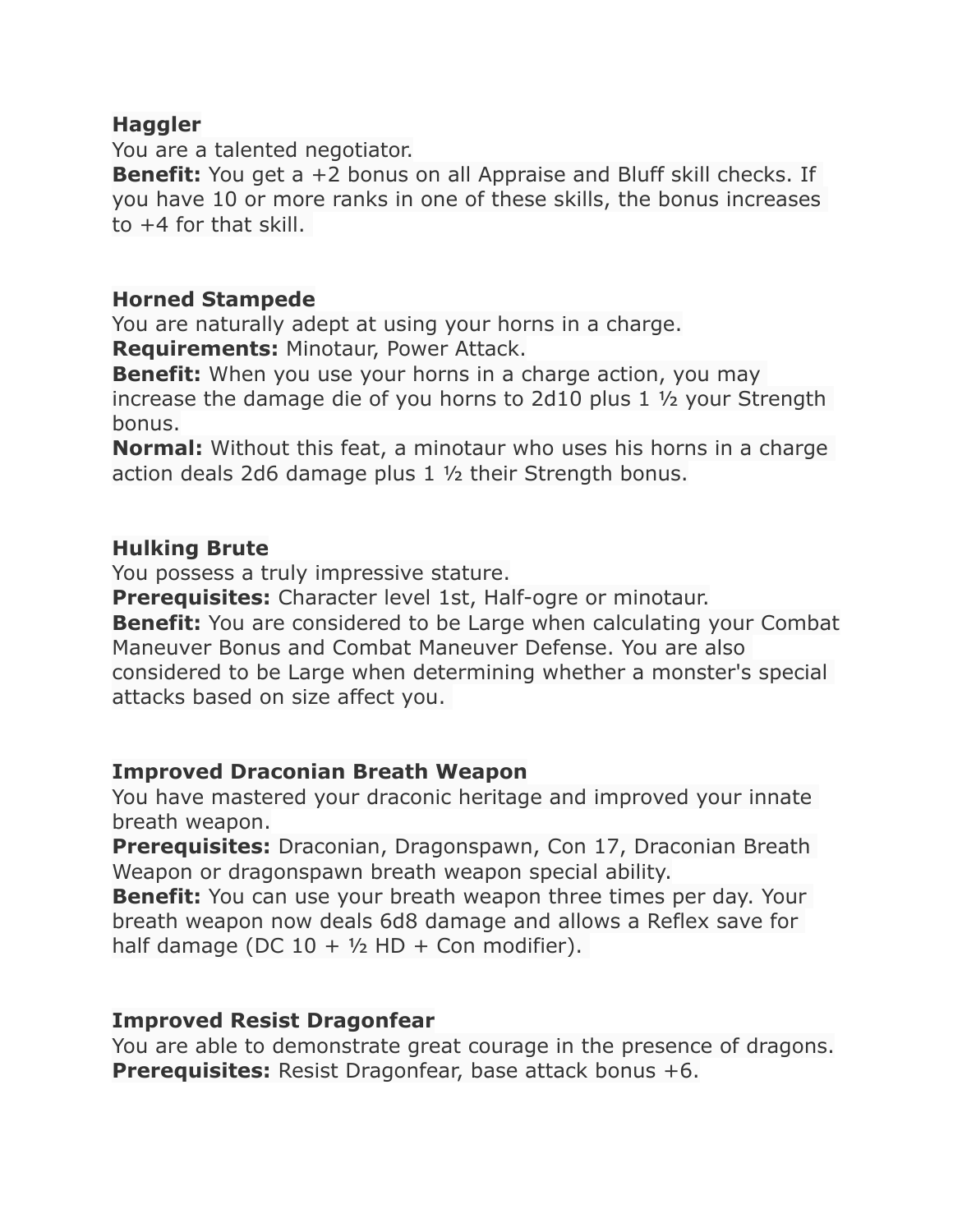**Benefit:** You receive an additional +4 bonus on Will saves against the frightful presence of dragons.

#### **Kingfisher**

You have pledged yourself to the Knights of Solamnia and Orders of High Sorcery, using your magic to embody the Oath and the Measure and the Laws of Magic.

**Prerequisites:** Member of the Order of the White Robes, member of the Solamnic Auxiliary, base attack bonus +3.

**Benefit:** You gain a +4 bonus to all Will saves vs. fear effects and permanently add your Wisdom modifier to all Spellcraft skill checks.

#### **Legacy's Awareness**

As a mystic in the Legion of Steel, you are alert to the injustices in the world and ready to act against them.

**Prerequisite:** Membership in the Legion of Steel, power of the heart class feature, character level 5th.

**Benefit:** You may expend one use of your power of the heart ability to add a bonus equal to half your mystic levels to your Initiative,

Perception, and Sense Motive checks for a number of rounds equal to 3 + your Charisma modifier.

## **Lucky**

You manage to survive situations through sheer fortune. Please see *Age of Mortals* p. 51 for the details of how this feat works.

## **Mimic**

You possess a natural talent for impersonation. **Benefit:** You get a +2 bonus on all Disguise and Perform skill checks. If you have 10 or more ranks in one of these skills, the bonus increases to +4 for that skill.

## **Nightstalker**

You courageously pursue a life in the shadowy world of spirits to gain the service of a like-minded ghostly companion.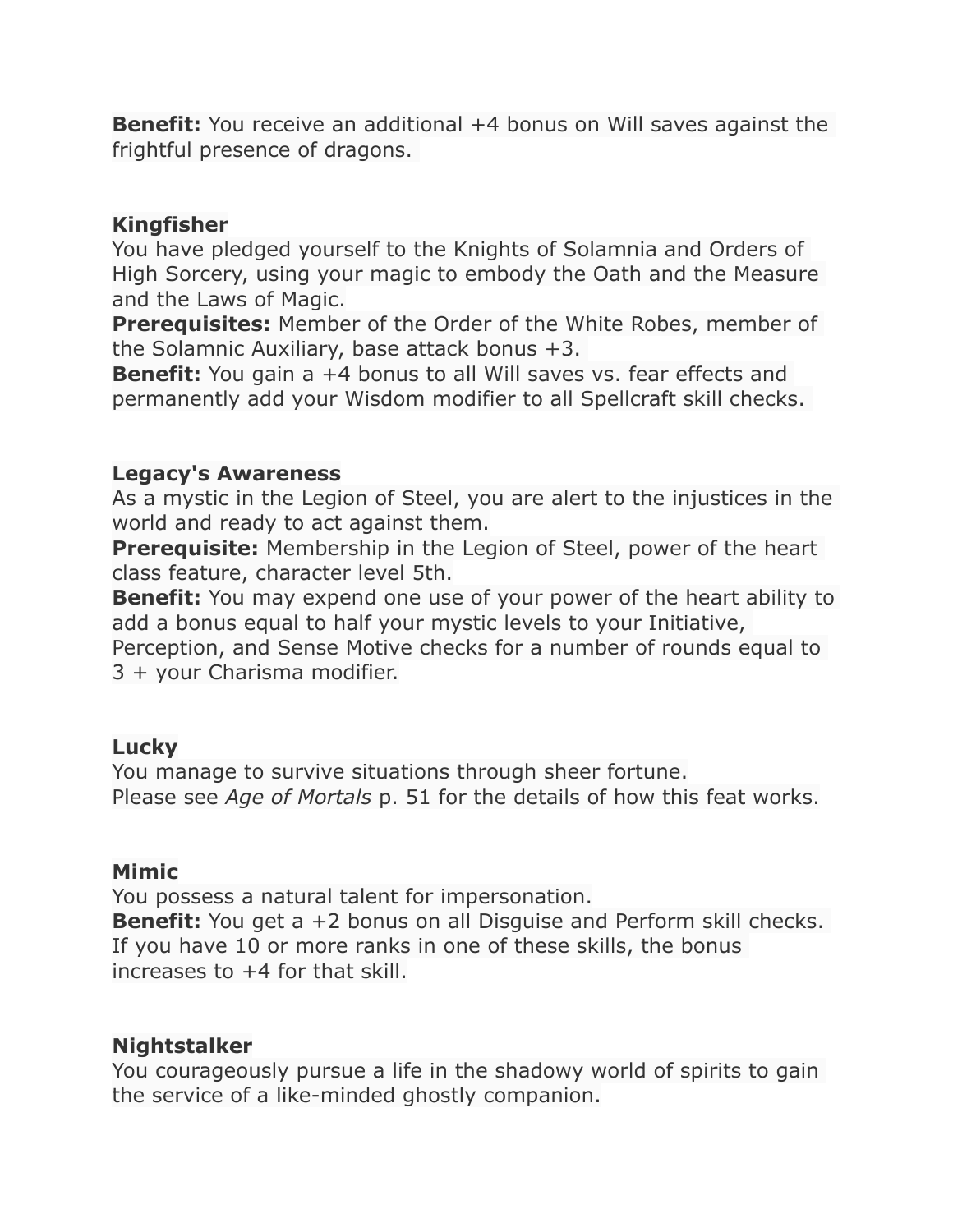**Prerequisite:** Mystic of Spiritualism, base attack bonus +3. **Benefit:** You may choose a cohort as per the rules for the Leadership feat, but your cohort has the ghost template per the *Bestiary*. You do not gain any of the other benefits of the Leadership feat.

# **Quick Thinking**

You react quickly to danger. **Benefit:** You receive a +2 bonus on initiative checks and a +2 bonus to all Perception skill checks.

## **Resist Dragonfear**

You are able to show courage in the presence of dragons. **Prerequisites:** Iron Will, base attack bonus +3. **Benefit:** You receive a +4 bonus on Will saves against the frightful presence of dragons.

# **Spear of Doom (Combat)**

Few can avoid death when you brace against their attack. **Prerequisite:** Base attack bonus +1

**Benefit:** When you ready an action to set a brace weapon against a charge, you deal triple damage on a successful hit against a charging opponent.

**Normal:** If you use a readied action to set a brace weapon against a charge, you deal double damage on a successful hit against a charging opponent.

## **Strafing Breath**

You can sustain your breath weapon while in the air, covering a larger ground area.

**Prerequisites:** Fly speed, breath weapon, Flyby Attack, Flyby Breath. **Benefit:** When you use your breath weapon while flying you can extend it to an area on the ground equal to half your fly speed. This ability must be used in a straight line, extending your normal area of affect by the desired distance.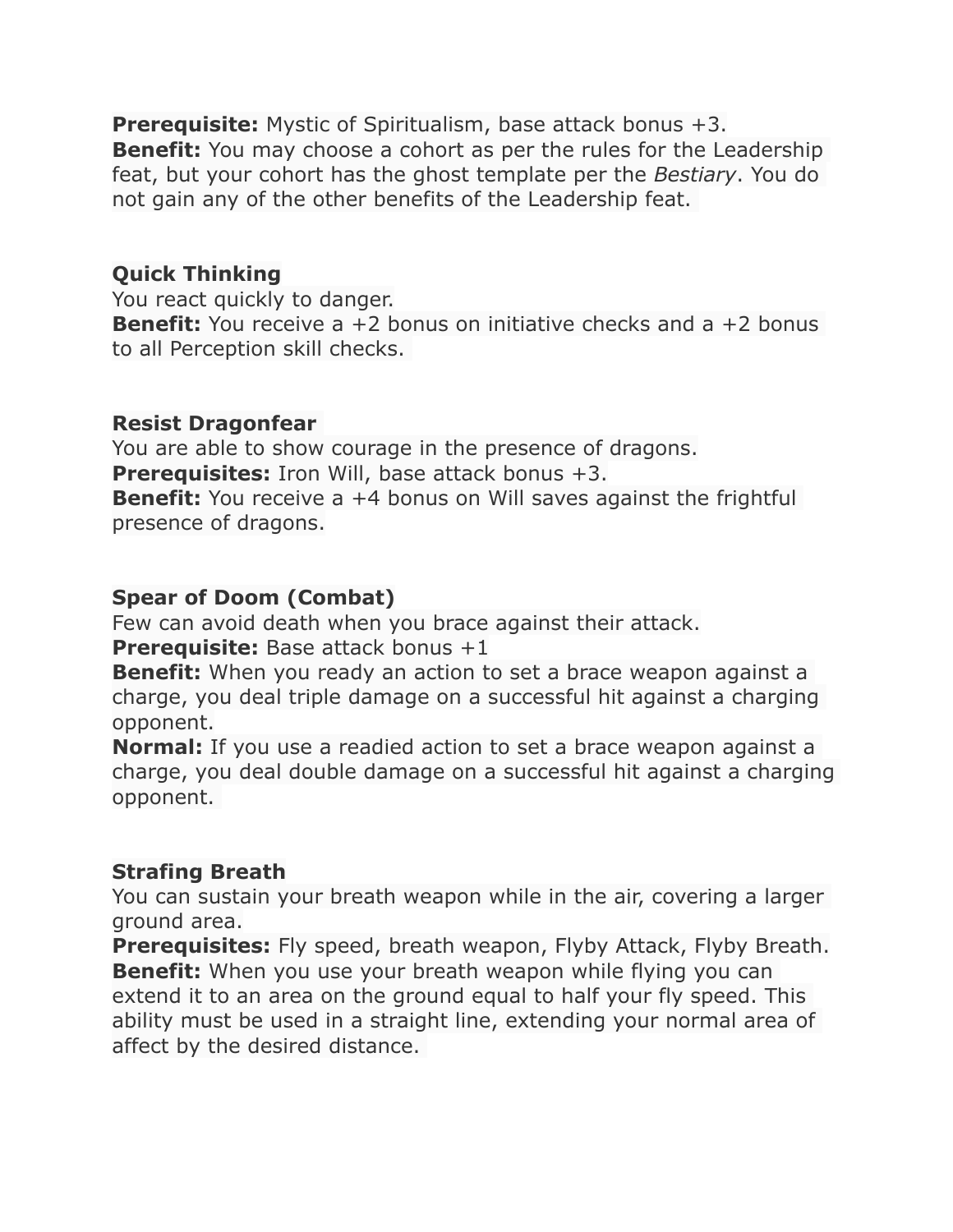For example, an adult blue dragon may extend his 100-ft. line breath weapon to cover a 5-foot-by-5-foot area on the ground. Different breath weapons account for different lines of effect. For instance, an ancient red dragon's breath weapon affects a 60-ft. cone, which is a 40-foot radius on the ground in a 125-foot line.

#### **Street Smart**

You have learned how to interact with the underworld: Be just as fast on your tongue as you are on your feet.

**Benefit:** You receive a +2 bonus on all Bluff skill checks and a +2 bonus on all Reflex saving throws.

# **Strengthen Spell (Metamagic)**

You can cast spells at a higher power level than normal. **Benefit:** Casting a strengthened spell is a full-round action. You may increase the caster level of the spell up to three effective levels. To do so, you sacrifice a 1st, 2nd or 3rd level spell slot to temporarily increase your effective caster level by the equivalent spell level. This feat allows the caster to exceed normal fixed level limits of spells. For instance, a 10th level wizard could sacrifice a 3rd level spell to cast a fireball that does 13d6 damage.

## **Stubborn**

You are exceptionally headstrong and bull-headed. It is difficult to sway you from your intended course of action.

**Benefit:** You receive a +2 bonus on all Intimidate skill checks and a +2 bonus to all Will saving throws.

# **Tremendous Charge (Combat)**

You know how to use your mount's power to make your mounted attack more dangerous.

**Prerequisites:** Ride 1 rank, Mounted Combat

**Benefit:** When you make a charge attack while mounted, you double the critical threat range of your weapon. This also doubles the critical threat range of keen weapons and the benefits of the Improved Critical feat. However a non-magical weapon used for this kind of attack is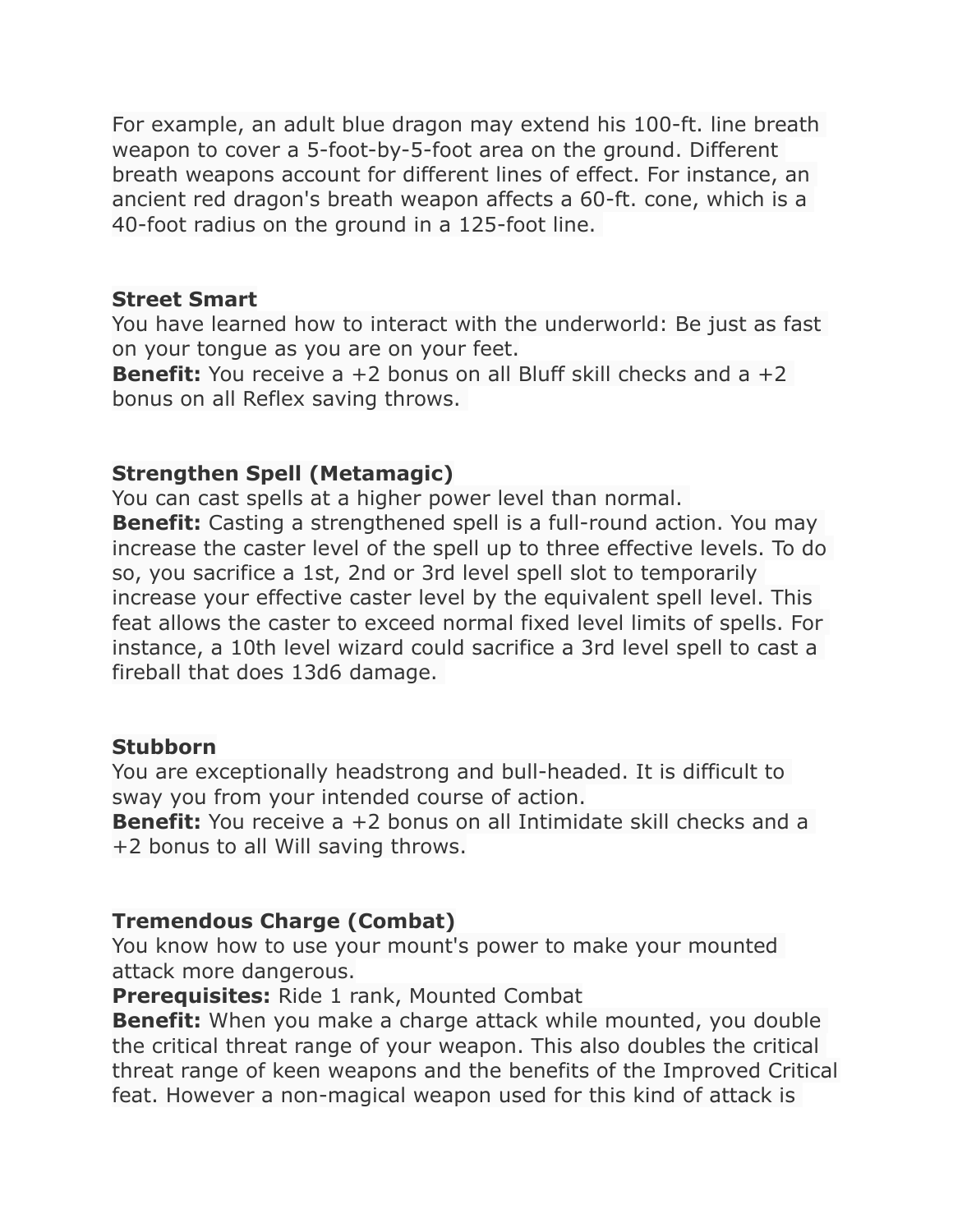automatically destroyed. A magic weapon gains the broken condition if it fails a saving throw.

# **MAGIC ITEMS**

All magical items listed in the *Dragonlance Campaign Setting* function as is in Pathfinder with the following exceptions:

# *Blue Crystal Staff*

*Replace cure minor wounds with stabilize.*

# *The Ghost Blade*

*Replace the fourth sentence of the write-up with the following: "This aura causes the wielder to appear shadowy and indistinct, as well as muffling surrounding sound, granting the wielder a +10 circumstance bonus on Stealth checks as long as the blade is unsheathed."*

## *Hammer of Kharas*

*The Hammer of Kharas is a +4 courageous defending disruption warhammer. The owner of the Hammer of Kharas gains a +10 bonus to all Craft (weapons) checks, and gains the Craft Magic Arms and Armor feat without having to meet any of the prerequisites. A dwarf who holds the Hammer of Kharas is immune to fear. They also receive a +8 to all Charisma-based skill checks involving dwarves, and a +8 bonus to their Leadership score when attracting a dwarven cohort and followers.*

# *Statistics*

*Alignment LG; Ego 28 Senses darkvision 120 ft., blind-sense, hearing Int 11, Wis 17, Cha 20 Communication speech, telepathy Languages Common, Dwarven Greater Powers cure critical wounds on wielder 1/day, 10 ranks in Craft (weapons) Lesser Powers detect evil 3/day, bull's strength on wielder 1/day, prayer 1/day, protection from arrows 1/day*